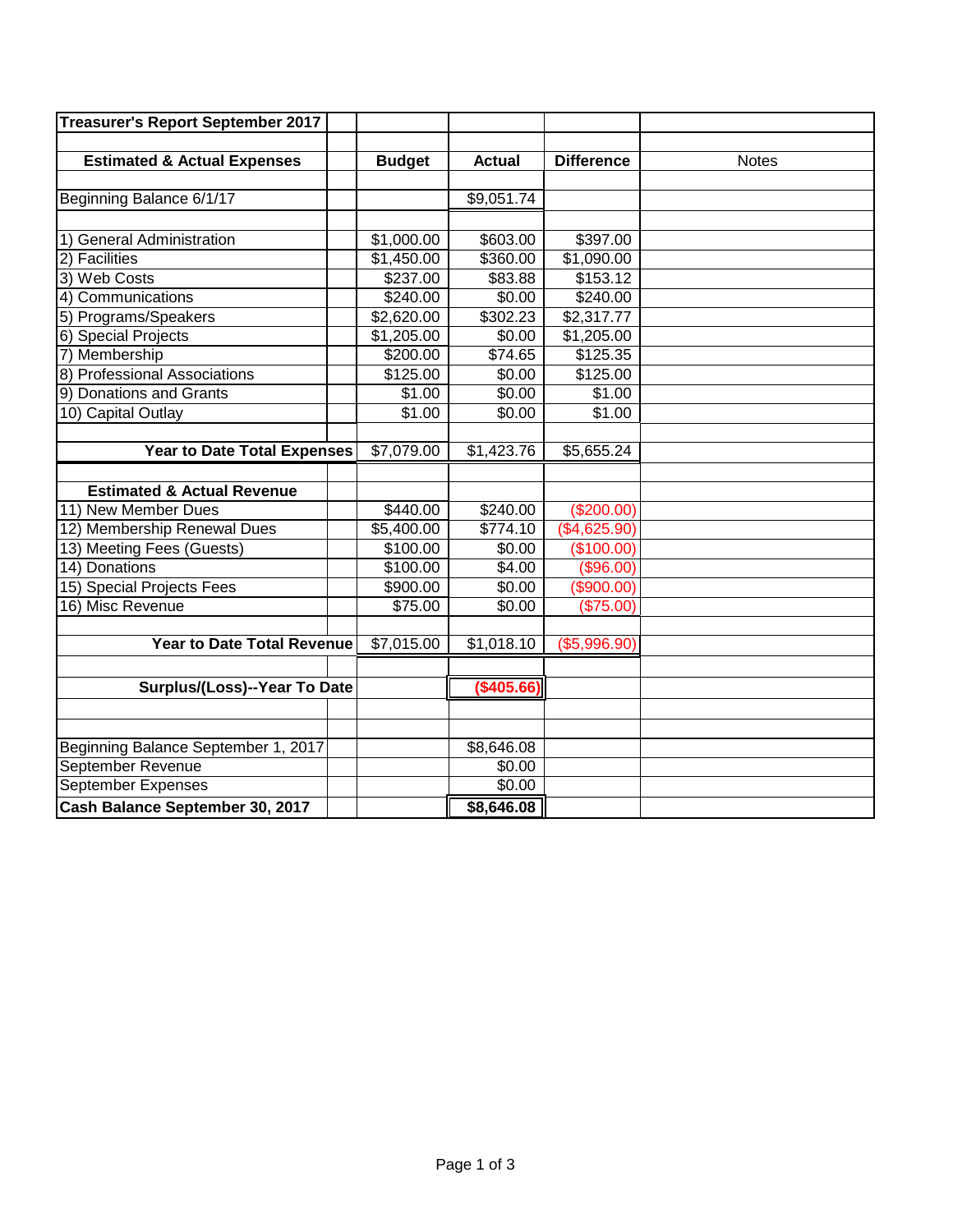| <b>REVENUE</b>   |                    |             | <b>GULF COAST WRITERS ASSOCIATION -</b> |                |                     | 9/1/2017    | to      | 9/30/2017          |         |
|------------------|--------------------|-------------|-----------------------------------------|----------------|---------------------|-------------|---------|--------------------|---------|
|                  |                    |             |                                         |                |                     |             |         |                    |         |
|                  | Sources of Revenue |             |                                         |                |                     |             |         |                    |         |
|                  |                    | New Mbr.    | Renewal                                 | <b>Meeting</b> | Donations Spec Proj |             | Misc.   | <b>Explanation</b> | Dbl Chk |
| <b>Date</b>      | Total Revenue      | <b>Dues</b> | <b>Dues</b>                             | <b>Fees</b>    | and Gifts           | <b>Fees</b> | Revenue | & Notes            |         |
|                  |                    |             |                                         |                |                     |             |         |                    | \$0.00  |
|                  |                    |             |                                         |                |                     |             |         |                    |         |
| <b>Total Sep</b> | \$0.00             |             |                                         |                |                     |             |         |                    |         |